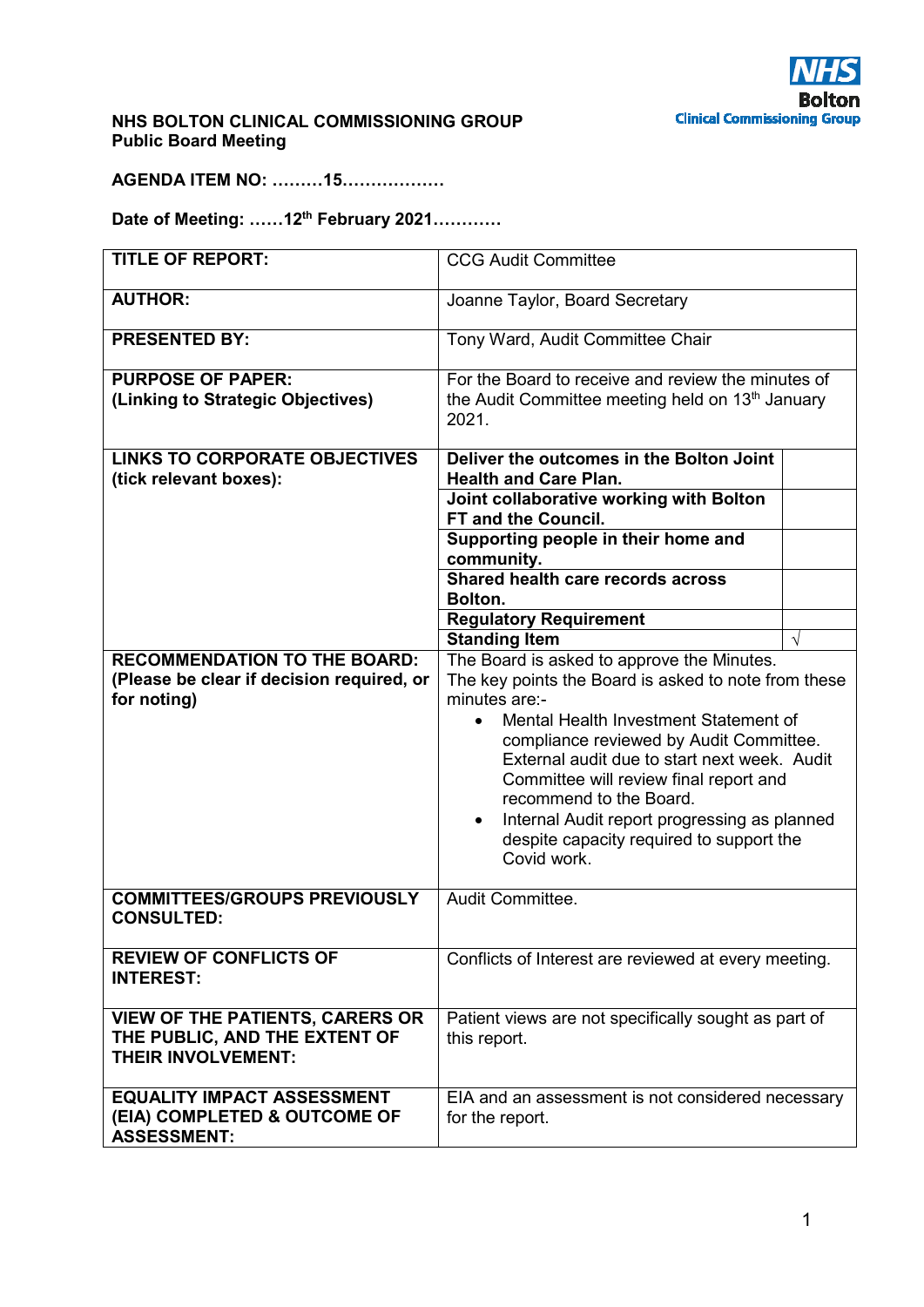

## **MINUTES**

# **Audit Committee Microsoft Teams Meeting**

**Date: 13 January 2021** 

**Time: 2.00pm – 2.30pm**

**Venue: Microsoft Teams Meeting** 

#### **Present:**

| Tony Ward (TW)              | Lay Member Governance (Chair) |
|-----------------------------|-------------------------------|
| <b>Alan Stephenson (AS)</b> | <b>Lay Member</b>             |
| Dr Tarek Bakht (TB)         | <b>GP Board Member</b>        |
| Dr Niruban Ratnarajah (NR)  | <b>GP Board Member</b>        |

#### **In attendance:**

| <b>Kelly Knowles (KK)</b>    | <b>Chief Finance Officer, Bolton CCG</b> |
|------------------------------|------------------------------------------|
| <b>Claire Donovan (CD)</b>   | Deputy Chief Finance Officer, Bolton CCG |
| <b>Amanda Williams (AAW)</b> | <b>Head of Financial Accounting and</b>  |
|                              | <b>Reporting CCG</b>                     |
| Kath Stott (KS)              | <b>Audit Manager, MIAA</b>               |
| <b>Andrew Wade (AW)</b>      | <b>Anti-Fraud Specialist, MIAA</b>       |
| Debra Chamberlain (DC)       | <b>Director of Audit, KPMG</b>           |
| Su Long (SL)                 | <b>Chief Officer, Bolton CCG</b>         |

# **Minutes by:**

| Linda Hughes | <b>Personal Assistant</b> |
|--------------|---------------------------|

| <b>Minute</b><br>No. | <b>Topic</b>                                                                                                                                                                                                                                                                                                                                                                                                                                                                                                                                                                                   | <b>Action</b><br>By |
|----------------------|------------------------------------------------------------------------------------------------------------------------------------------------------------------------------------------------------------------------------------------------------------------------------------------------------------------------------------------------------------------------------------------------------------------------------------------------------------------------------------------------------------------------------------------------------------------------------------------------|---------------------|
| 1/21                 | <b>Introductions and Apologies for Absence</b><br>Welcome and introductions were made around the table.<br>Apologies received from:-<br>• Gary Baines, Engagement Lead, MIAA<br>Diane Sankey, Patient Safety & Governance Lead CCG<br>Gordon Haworth, Manager, Public Sector KPMG                                                                                                                                                                                                                                                                                                              |                     |
| 2/21                 | <b>Declarations of Interest</b><br>"The Chair reminded committee members of their obligation<br>to declare any interest they may have on any issues arising at<br>committee meetings which might conflict with the business of<br><b>NHS Bolton Clinical Commissioning Group".</b><br>"Declarations declared by members of the CCG Executive are<br>listed in the CCG's Register of Interests. The Register is<br>available either via the Board Secretary to the Governing Body<br>or the CCG website at the following link:<br>http://www.boltonccg.nhs.uk/about-us/declarations-of-interest |                     |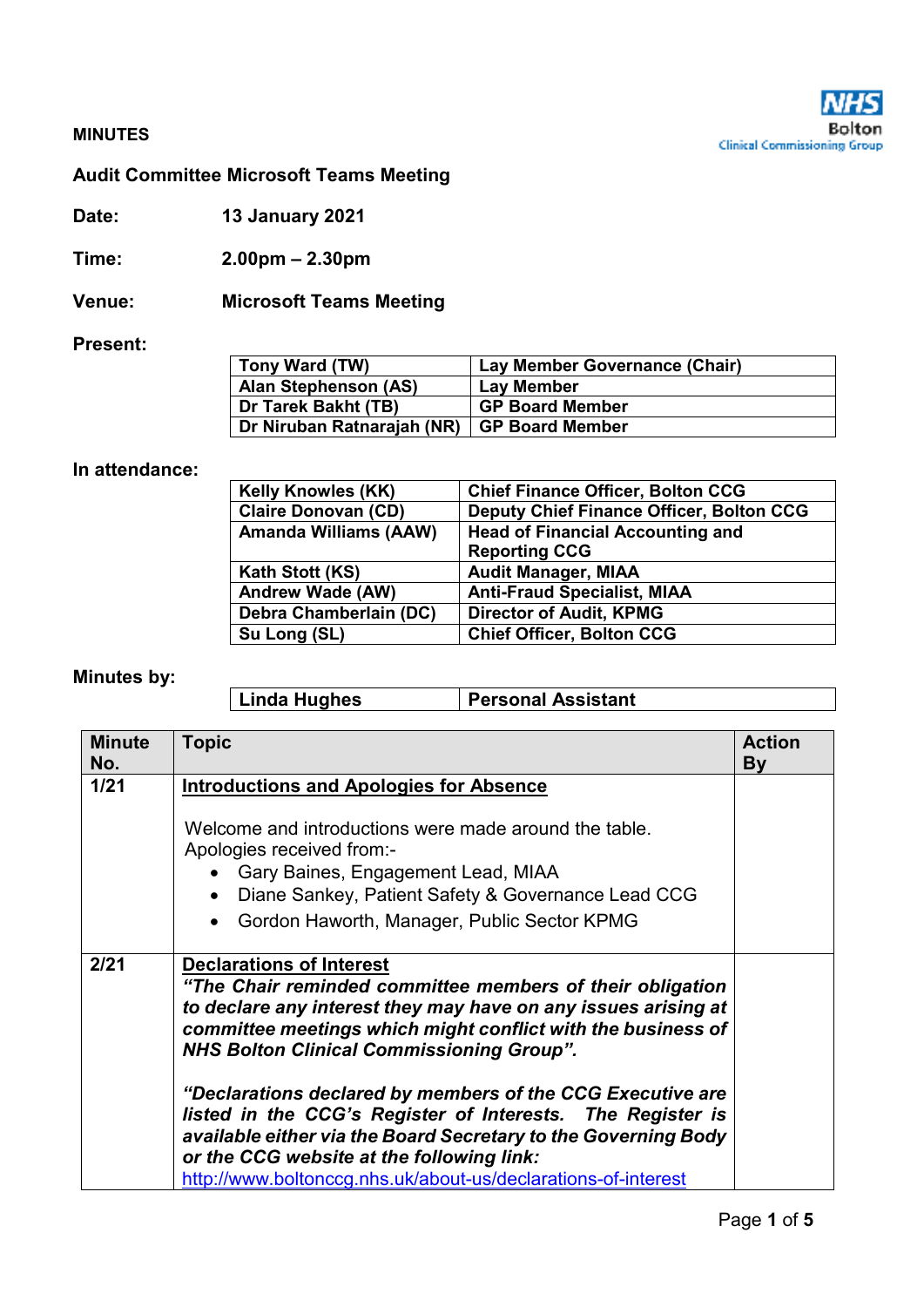|      | There were no declarations of interest.                                                                                                                                                                                                                                                                                                                                                                                                                                                                                                                                                                                                                                                                                                                                                                                                                                                                                                                                                                                                                                                                                                                                                                                                                                                                                                                                                                                                                                                                                                                                                                                   |  |
|------|---------------------------------------------------------------------------------------------------------------------------------------------------------------------------------------------------------------------------------------------------------------------------------------------------------------------------------------------------------------------------------------------------------------------------------------------------------------------------------------------------------------------------------------------------------------------------------------------------------------------------------------------------------------------------------------------------------------------------------------------------------------------------------------------------------------------------------------------------------------------------------------------------------------------------------------------------------------------------------------------------------------------------------------------------------------------------------------------------------------------------------------------------------------------------------------------------------------------------------------------------------------------------------------------------------------------------------------------------------------------------------------------------------------------------------------------------------------------------------------------------------------------------------------------------------------------------------------------------------------------------|--|
| 3/21 | <b>Previous Minutes</b><br>The minutes from the 9 September 2020 meeting were agreed as<br>an accurate record.                                                                                                                                                                                                                                                                                                                                                                                                                                                                                                                                                                                                                                                                                                                                                                                                                                                                                                                                                                                                                                                                                                                                                                                                                                                                                                                                                                                                                                                                                                            |  |
| 4/21 | Matters arising from the minutes not otherwise on the agenda<br>and review of action log                                                                                                                                                                                                                                                                                                                                                                                                                                                                                                                                                                                                                                                                                                                                                                                                                                                                                                                                                                                                                                                                                                                                                                                                                                                                                                                                                                                                                                                                                                                                  |  |
|      | The action log was reviewed and updated.                                                                                                                                                                                                                                                                                                                                                                                                                                                                                                                                                                                                                                                                                                                                                                                                                                                                                                                                                                                                                                                                                                                                                                                                                                                                                                                                                                                                                                                                                                                                                                                  |  |
| 5/21 | <b>MIAA (Internal Audit)</b><br><b>Internal Audit Progress Report</b><br>KS updated the Audit Committee in respect of the assurances, key<br>issues and progress against the Internal Audit Plan for 20/21 and<br>to support the Head of Internal Audit Opinion (HIAO).<br>Comprehensive reports detailing findings, recommendations and<br>agreed actions were provided to the organisation.<br>Key messages were discussed to include:-<br>Plan Delivery – on track to deliver the HIAO.<br>$\bullet$<br>• 20/21 Plan Reviews - progress on track.<br>• Follow up Positons – progress on track.<br>Request for Audit plan Changes - Broadcare review to be<br>deferred and substituted with Incident Reporting. Members<br>agreed this change and requested that Broadcare be picked<br>up in the 2021/22 internal audit plan.<br>The Committee noted the MIAA Internal Audit Progress<br>Report.<br><b>MIAA's Insight report -BAF Benchmarking</b><br>KS presented the report compiled by an NHS Internal Audit<br>consortia consisting of 360 Assurance, Audit Yorkshire and MIAA<br>which had reviewed the Governing Body Assurance Framework<br>reports (GBAFs) of 34 CCG organisations.<br>The report had been circulated to Committee members and CCG<br>Executive and demonstrated the CCG assurance framework was<br>very strong in comparison with other CCGs.<br>The report identifies which aspects should be reflected on in the<br>future and stage three work in March will consider issues which<br>fall out of the report.<br>The Committee noted the CCG Governing Body Assurance<br>Framework report. |  |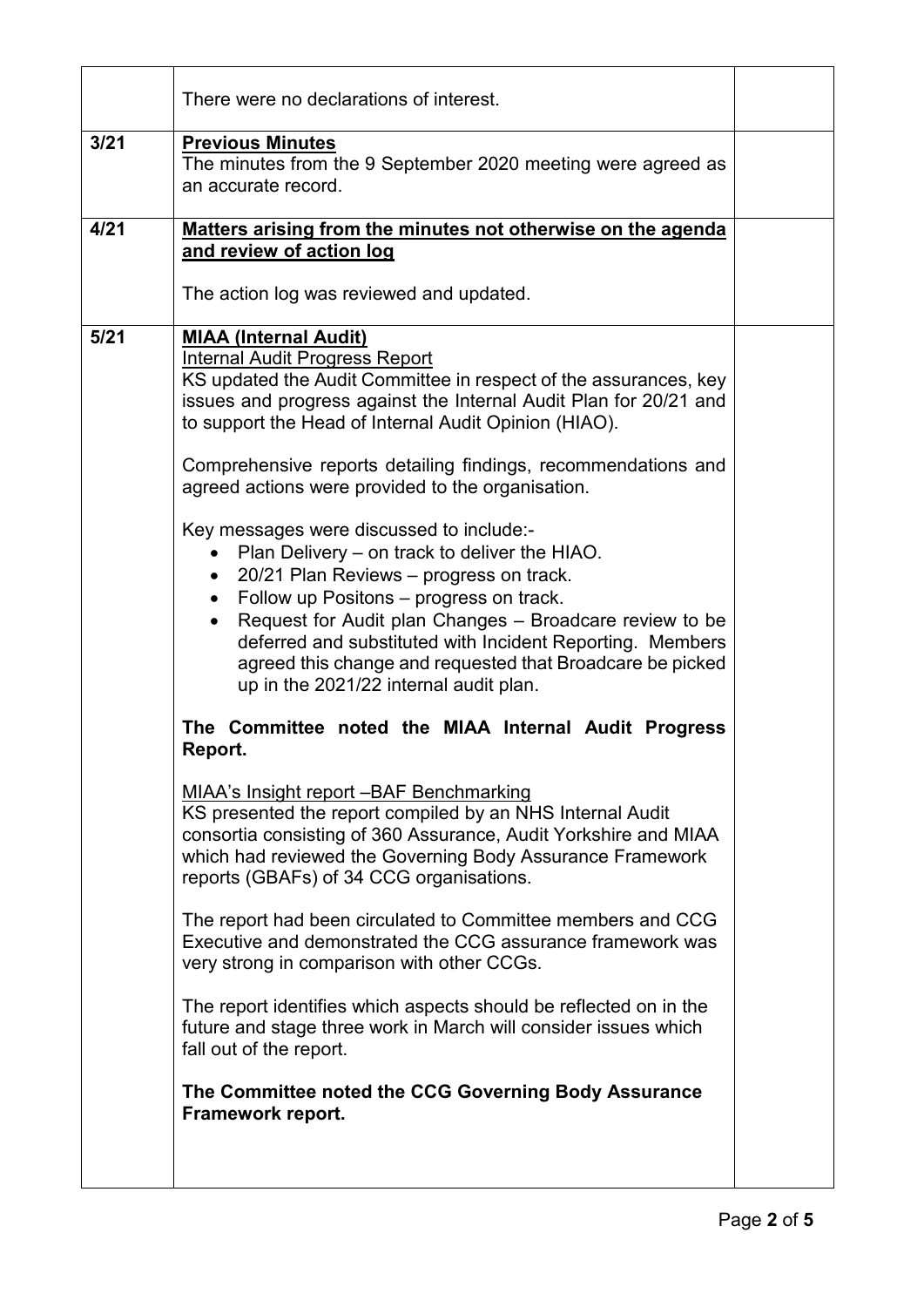|      | <b>MIAA - External Quality Assessment</b><br>KA presented the outcome of MIAA's External Quality Assessment<br>which assessed MIAA's compliance with the Public Sector Internal                                                                                                                                                                                                                                                                                 |           |
|------|-----------------------------------------------------------------------------------------------------------------------------------------------------------------------------------------------------------------------------------------------------------------------------------------------------------------------------------------------------------------------------------------------------------------------------------------------------------------|-----------|
|      | Audit Standards. The assessment is required to be undertaken<br>every 5 years. MIAA were assessed as fully compliant with all<br>standards.                                                                                                                                                                                                                                                                                                                     |           |
|      | The Committee noted the MIAA External Quality Assessment.                                                                                                                                                                                                                                                                                                                                                                                                       |           |
| 6/21 | <b>KPMG (External Audit)</b><br>Report on Mental Health Investment Standard<br>DC informed guidance had been delayed but that a plan had<br>been put in place to undertake the work and report to the Board in<br>February. DC advised that a KPMG colleague would be joining a<br>national call on 14/01/21 to discuss the assurance work and<br>establish next steps. DC will share the outcome.                                                              | <b>DC</b> |
|      | <b>External Audit Update</b><br>DC informed the External Audit Plan is in progress. The VFM<br>audit requirements are more detailed than historically, KPMG are<br>reviewing all information provided by the CCG that will inform the<br>final audit plan. The audit plan will be finalised by the end of<br>January/early February and will be shared with committee<br>members via email and presented to the April committee meeting<br>for formal approval. | <b>DC</b> |
|      | <b>Health Sector Technical Update January 2021</b><br>The Committee received a copy of the document which highlighted<br>the main technical issues which are currently having an impact in<br>the health sector.                                                                                                                                                                                                                                                |           |
|      | The Committee noted the KPMG January 2021 Technical<br>update.                                                                                                                                                                                                                                                                                                                                                                                                  |           |
| 7/21 | Mental Health Investment Standard - Statement of<br><b>Compliance</b><br>CD presented the paper to review the 2019-20 Mental Health<br>Investment Standard - Statement of Compliance for<br>recommending to the CCG Board for approval and to agree the<br>proposed governance and approval process.                                                                                                                                                            |           |
|      | CD informed the guidance had remained the same as the prior<br>year and the CCG has complied with and met the target.<br>GMMMH had provided a revised basis for the block contract<br>reflected against the MHIS categories based on 2019/20 contract.                                                                                                                                                                                                          |           |
|      | The Committee reviewed the CCG's statement of compliance and<br>agreed the proposed governance and approval process.                                                                                                                                                                                                                                                                                                                                            |           |
|      | In order to meet deadlines currently published it was proposed to<br>hold a virtual Audit Committee meeting week commencing 1 <sup>st</sup><br>February to review KPMG's Mental Health Standards report prior<br>to recommending to the February Board.                                                                                                                                                                                                         | LH        |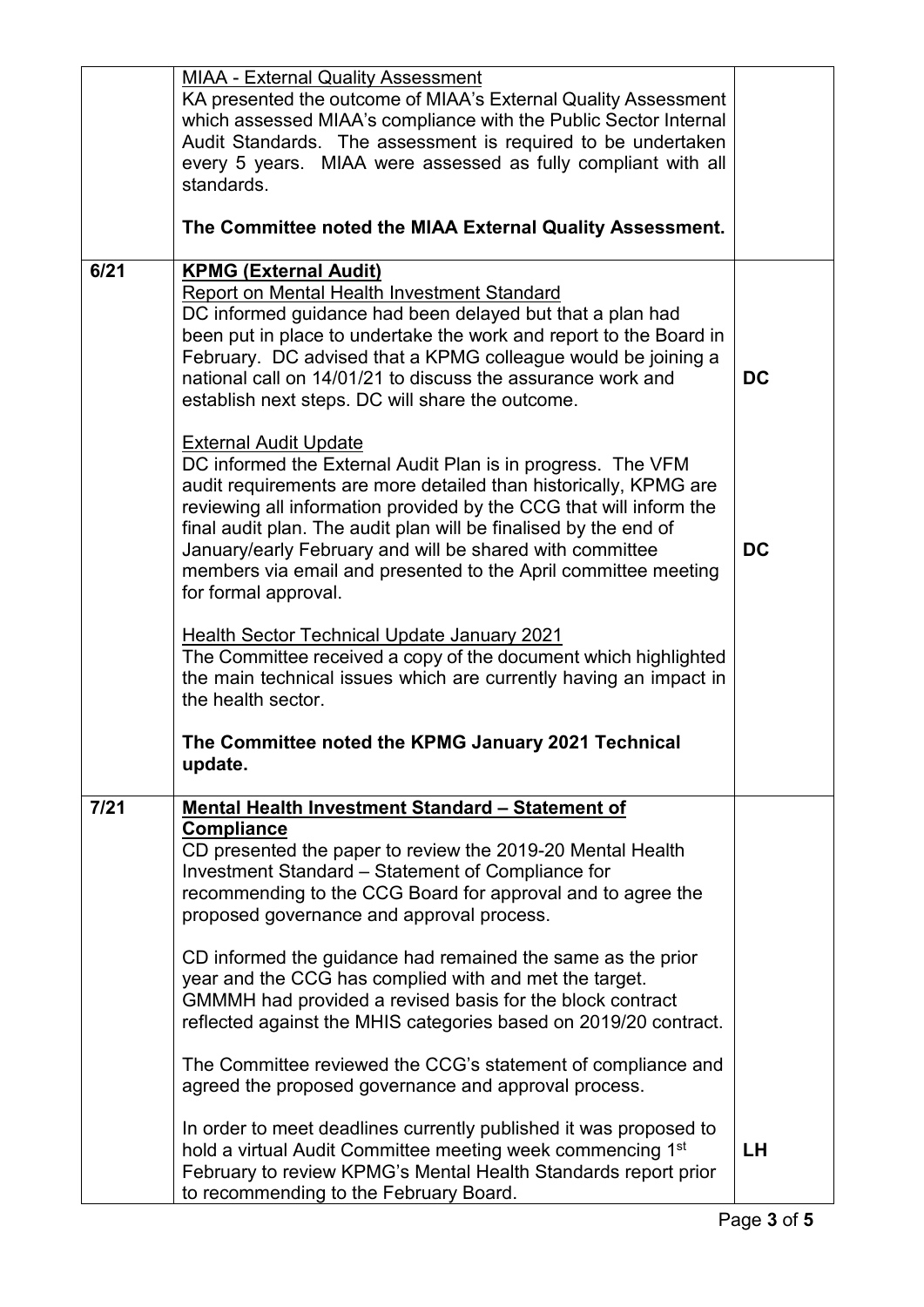| 8/21  | <b>Annual Report and Accounts Timetable</b>                                             |  |
|-------|-----------------------------------------------------------------------------------------|--|
|       | AAW presented the high level reporting and governance timetable                         |  |
|       | for the completion, audit and submission of the Annual Report and                       |  |
|       | Accounts (incorporating the Governance Statement).                                      |  |
|       | AAW advised that NHSE hadn't published their timetable to date                          |  |
|       | so still awaiting confirmation of the dates highlighted in red on the                   |  |
|       | timetable.                                                                              |  |
|       |                                                                                         |  |
|       | The Committee noted the Annual Report and Accounts                                      |  |
|       | Timetable.                                                                              |  |
| 9/21  | <b>Inspection of Corporate Registers</b>                                                |  |
|       | The report updates the Audit Committee on the additions to the                          |  |
|       | Corporate Registers since the last submission on 9 <sup>th</sup> September              |  |
|       | 2020. The report includes the following:-                                               |  |
|       | Register of Interests (updates only attached, as per                                    |  |
|       | Committee's agreement $-$ to note a full review of this                                 |  |
|       | register is currently being progressed as part of the annual                            |  |
|       | updates to forms. The full register will be presented to the                            |  |
|       | next Committee meeting).<br>• Register of Gifts and Hospitality (no updates to report). |  |
|       | • Register of Conflicts of Interest Breaches (no updates to                             |  |
|       | report).                                                                                |  |
|       | • Procurement Register (updated register attached).                                     |  |
|       | • Waiver of Standing Financial Instructions (no updates to                              |  |
|       | report).                                                                                |  |
|       | • Whistleblowing Log (updated log attached).                                            |  |
|       | To note that the Conflicts of Interest Committee also regularly<br>$\bullet$            |  |
|       | reviews declarations of interest including breaches/gifts and                           |  |
|       | hospitality/procurement registers and waivers of standing                               |  |
|       | financial instructions along with any reviews undertaken by                             |  |
|       | internal and external audit.                                                            |  |
|       | To note that all these Registers are now publicised on the CCG<br>٠<br>website.         |  |
|       | Members are reminded of the need to ensure all declarations<br>$\bullet$                |  |
|       | of interest are made of any interest likely to lead to a conflict or                    |  |
|       | potential conflict as soon as the individual becomes aware of                           |  |
|       | it, and within 28 days.                                                                 |  |
|       | The Audit Committee is asked to note that the CCG continues<br>$\bullet$                |  |
|       | to regularly undertake reviews of the policy and processes                              |  |
|       | regarding conflicts of interest, which are also regularly                               |  |
|       | reviewed through the Conflicts of Interest Committee.                                   |  |
|       | The Committee Reviewed and Approved the Corporate                                       |  |
|       | <b>Registers Report.</b>                                                                |  |
|       |                                                                                         |  |
| 10/21 | <b>Review of Assurance on External Reports</b>                                          |  |
|       | Bolton CCG monitors a central log to capture external reviews                           |  |
|       | issued following assessment of the CCG or its providers.<br><b>This</b>                 |  |
|       | helps to support the CCG's monitoring of quality and performance                        |  |